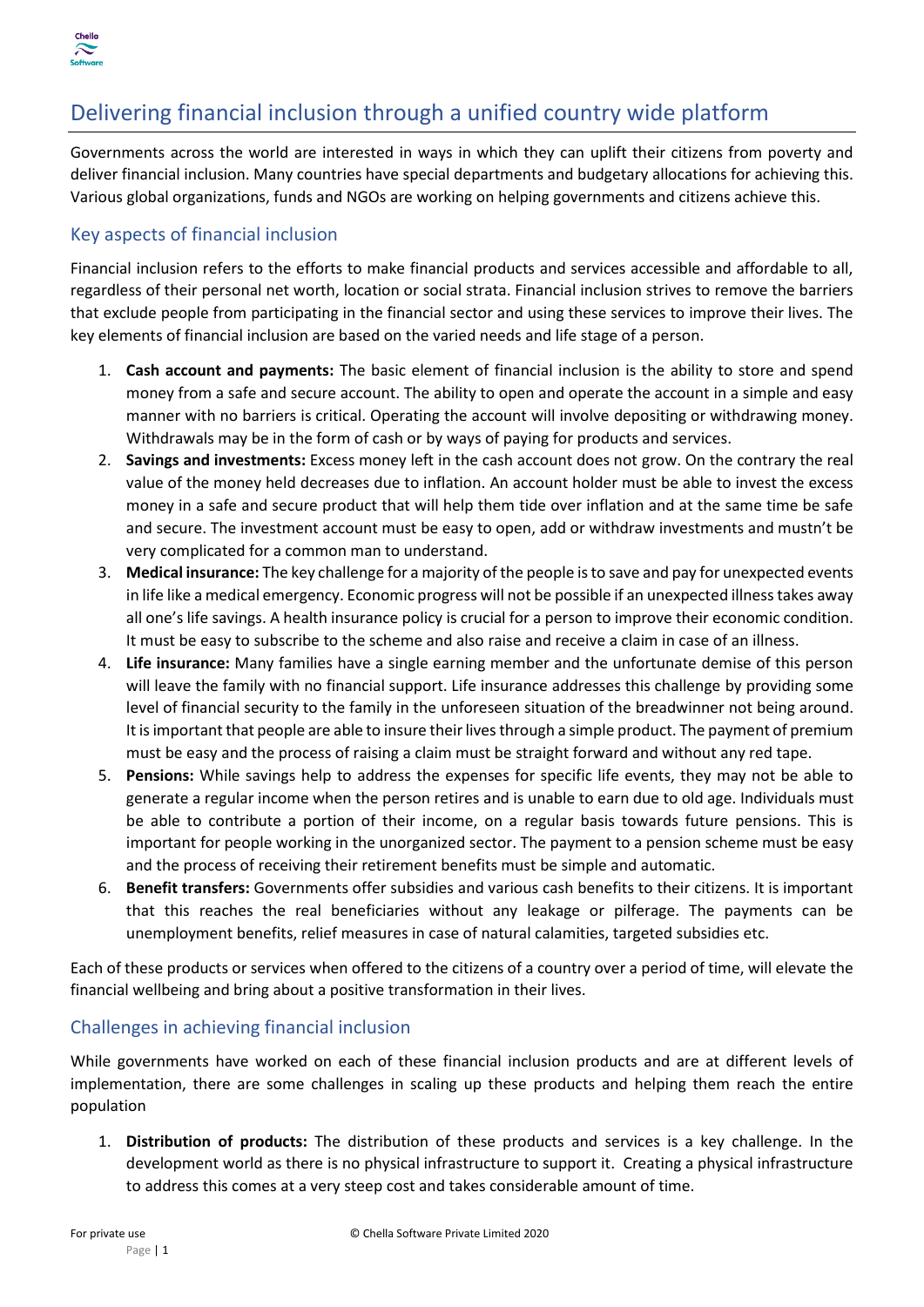

- 2. **Identifying and authenticating a person:** It is imperative that these products and services must reach the correct beneficiary. Authenticating a person in a fool proof way is very important for the success of any financial inclusion program. A physical infrastructure to do this is prone to errors and comes with a significant cost.
- 3. **Risk management:** In today's world it is critical that the entire system is monitored for any fraudulent transactions and the participation of antisocial and unscrupulous elements. The importance of regular KYC and AML checks is necessary. It is also important to keep track of the change of location or demise of a person.
- 4. **Duplication of effort across service providers:** When each service provider, say a bank, a pension fund or an insurance firm is trying to build their own infrastructure and deliver the service to the beneficiary, it is like each airline building its own airport. As it is apparent, to deliver products and services that have the common goal of financial inclusion, it is important that the efforts are unified and that there is no duplication of effort. Piece meal and disjointed efforts result in making the process very confusing for the beneficiary and builds a barrier of access and understanding. This becomes counterproductive to the objective of achieving financial inclusion.

## Growth of mobile penetration and advancements in FinTech – stage set for innovation in financial inclusion

Over the past few years there has been considerable number of innovations and developments in the following areas

- 1. **Mobile penetration:** The ubiquitous nature of our mobile phones coupled with the innovation around mobile wallets has laid a foundation for many new products to be provided on this architecture.
- 2. **Real-time payment systems:** Central banks across the world have adopted or are in the process of adopting real time payment systems that enable instantaneous transfer of money between two accounts. This also creates interoperability between earlier silos. For example there is inertia in transferring money between two wallets or from a bank to a wallet. The advancement in payment systems has enabled both interoperability and fast payments.
- 3. **Central electronic identity databases:** Countries have implemented or are in the process of implementing electronic identity management platforms. This central database comes with open APIs that allows third parties to use them to authenticate and identify a resident on an online real time basis.
- 4. **Service providers are automated:** Today, service providers like pension funds, insurance companies, central depositories and banks are fully automated. They have cutting edge systems which allow third parties to integrate with them in real-time. This creates a straight through environment for interacting with these service providers and providing innovative solutions.

Today, the confluence of these elements creates a unique environment for governments and central banks to deliver financial inclusion to its citizens in an integrated, reliable, speedy manner. This can be done at extremely low transaction costs. The entire financial inclusion stack comprising of cash accounts, savings, investments, insurance, pensions and benefit transfer, can be offered through a mobile first approach at a fraction of the cost it would have taken to deliver them a decade ago.

## A single window digital platform for financial inclusion

With the advancements in banking, payments and technology, highlighted in the above section, it is possible to deliver full financial inclusion through a single window. This single window will be the ubiquitous mobile phone and a unified app / user interface. The solution will comprise of the following key features

1. The *mobile number in combination with the national ID will act as an authentication* mechanism for a beneficiary. The system ensures that the person continues to be authenticated whenever a new transaction is initiated. It will allow for portability of the account, which means that the beneficiary can switch from one mobile number to another and still continue with the same account and products.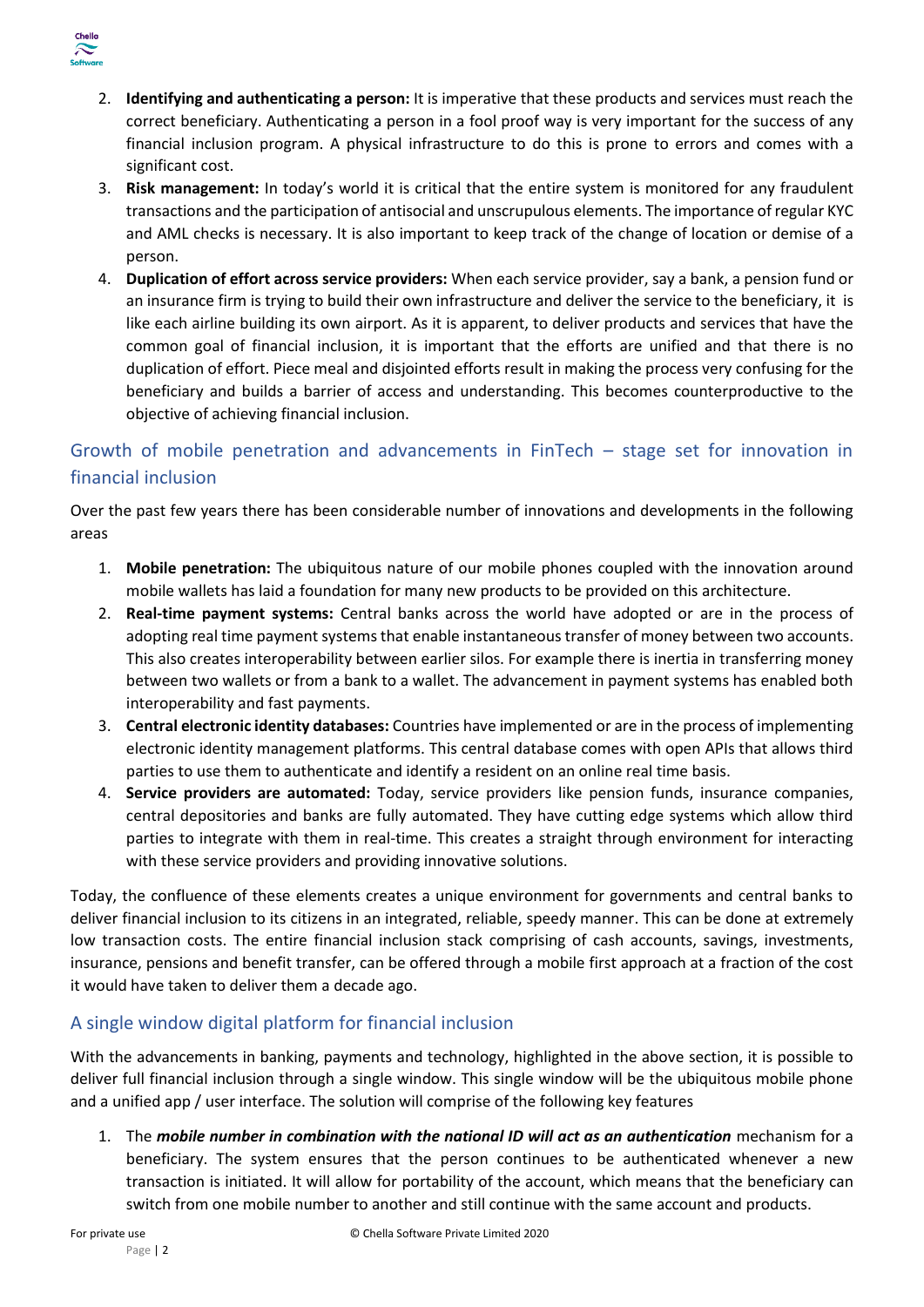

- 2. A *simple and clutter free user interface* is essential to help the product reach every person. *USSD* based apps which support the local vernacular language have proven to achieve this. Another development in this space is the use of *chatbots* to deliver a simpler, faster and economic user experience.
- 3. *An unified cash account to process payments* and receive proceeds is important. The application must allow the person to transfer funds from the linked payment account for the various products and services. Any fund receipts or claims (where applicable) will be received in the same cash account.
- 4. *Central monitoring* of transactions needs to be enabled to ensure that the laws related to KYC and AML are adhered to.
- 5. The solution must have an *open architecture* for service providers to integrate with it without much difficulty. The changes must be done only to the user touch points and user experience to onboard a new service provider.
- 6. The solution must be designed with complete *automation and straight through processing* at the heart of its delivery requirement. All transactions must be straight through. It should at the same time, provide for monitoring of exceptions and allow for manual intervention to handle them.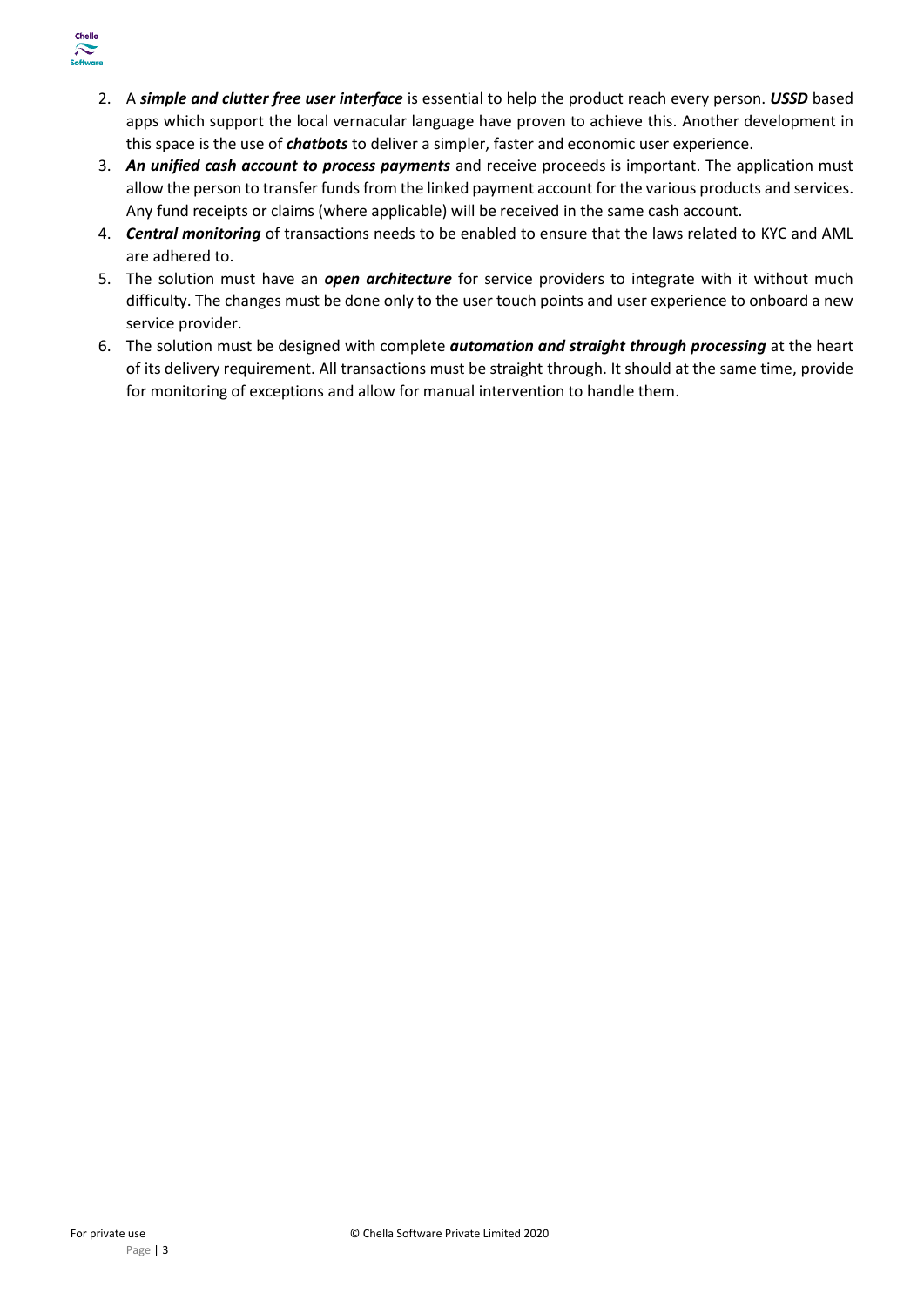

# ClearVision™ - an open architecture based financial inclusion tech platform

Chella Software, a FinTech specialist with decades of experience working in various geographies with government institutions and central banks, provides a state of the art financial inclusion platform that will enable governments and central banks to take an integrated approach to financial inclusion.

## The offering

The functional architecture of the financial inclusion platform is shown in the block diagram below.



### Key features of ClearVision

The key features offered by the platform are

#### Identification and authentication (eKYC)

ClearVision uses the mobile number and a PIN for two factor authentication. Every user is authenticated against the national identification database. The authentication is an ongoing process to ensure that any change in the mobile number or any other details of the user is addressed.

The on boarding process is fully electronic. The KYC details are validated against the national database along with the phone number. Some countries may not have the mobile number associated with the national ID. In such scenarios, the KYC authentication is done using the national ID and the Mobile Network Operator's KYC details.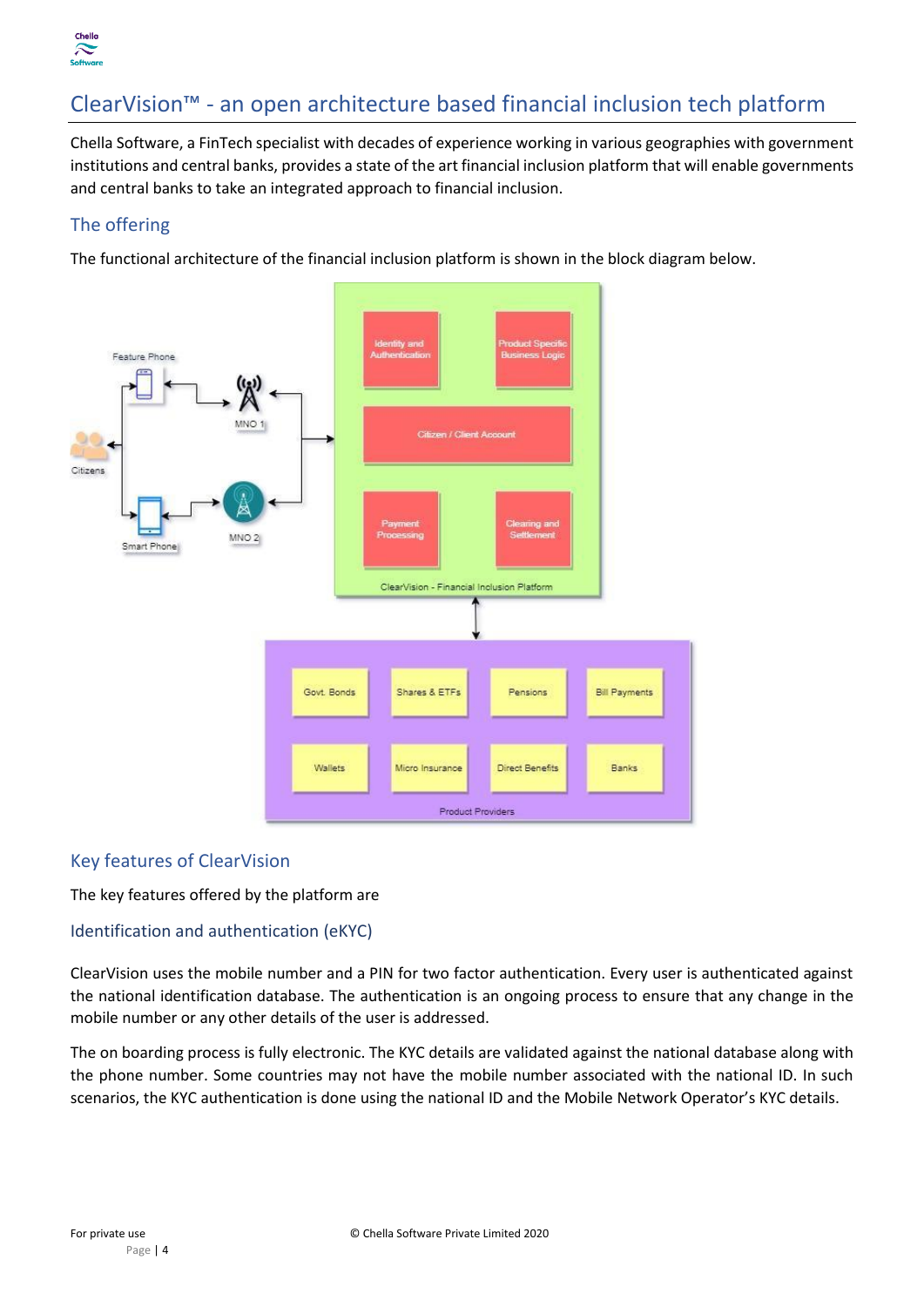

#### Single KYC for multiple service providers

The platform allows the user to subscribe to any service provider who is associated with the platform electronically using the KYC of the platform. If the user is already registered with the service provider, a simple verification process links the user's account to the platform. Users of the platform can create a new relationship with the service provider by using the KYC done through the platform and manage the account. For example, a daily wage labourer can be auto-subscribed to a health insurance program (or universal health insurance program) using the KYC details.

#### Deploy once, use it for many services

ClearVision has been designed to enable multiple use cases using the same architecture. It is deployed as a national infrastructure that is used by both government agencies and private entities to roll out their services through it. The user interfaces of ClearVision have been designed in a unique way in which it can integrate with various types of service providers. By simplifying the user experience to an interactive flow and offering it through, both USSD and mobile app, the platform is able to handle a variety of use cases. The cost of launching a new product or a service is limited to the specific tweaks done for the product or service.

#### Straight through processing with automated reconciliations

The platform can integrate with multiple payment channels and cash accounts. The payments are segregated by the service provider and within a service provider by the customer account. Full electronic reconciliation with provision for overrides to handle exceptions is provided. All fund transfers from the service provider to the client is handled in a straight through manner.

Powerful reports, dashboards and notifications allow for managing the operations in an efficient manner.

#### Benefits deploying ClearVision

- 1. ClearVision provides a highly scalable platform that unifies a variety of services under a single window. Governments can launch a variety of services in a phased manner.
- 2. By providing a single USSD short code / unified app for all the services, duplication of costs for building multiple systems and multiple applications is avoided. A unified interface declutters the users mobile phone, creates high recall and provides a consistent user experience across various services.
- 3. Each service provider can granularly control the offerings that they wish to provide to their customers through the platform. For example, a particular insurance firm can decide to deploy only payment of premium while another firm may also provide loans and claim services through the platform.
- 4. The solution levels the consumer end of the 'technology playing field' for all service providers. Their differentiation will now be solely based on their product and service delivery. This will allow more completion and more innovation in product development, which eventually benefits the citizens.
- 5. ClearVision is a mobile first platform and is built ground up to leverage the advancements in mobile and payment technologies.
- 6. The platform architecture allows for multiple MNOs, service providers and payment providers. This allows for adding a variety of use cases to the platform.

It can be seen that the benefits that accrue to a country by deploying ClearVision™ can be immense. The platform is backed by the technical depth, deep domain understanding and fanatical support from Chella Software. By partnering with central banks, government agencies and financial market infrastructure providers in multiple countries, Chella Software has created high impact platforms and solutions that have transformed the respective markets and spaces.